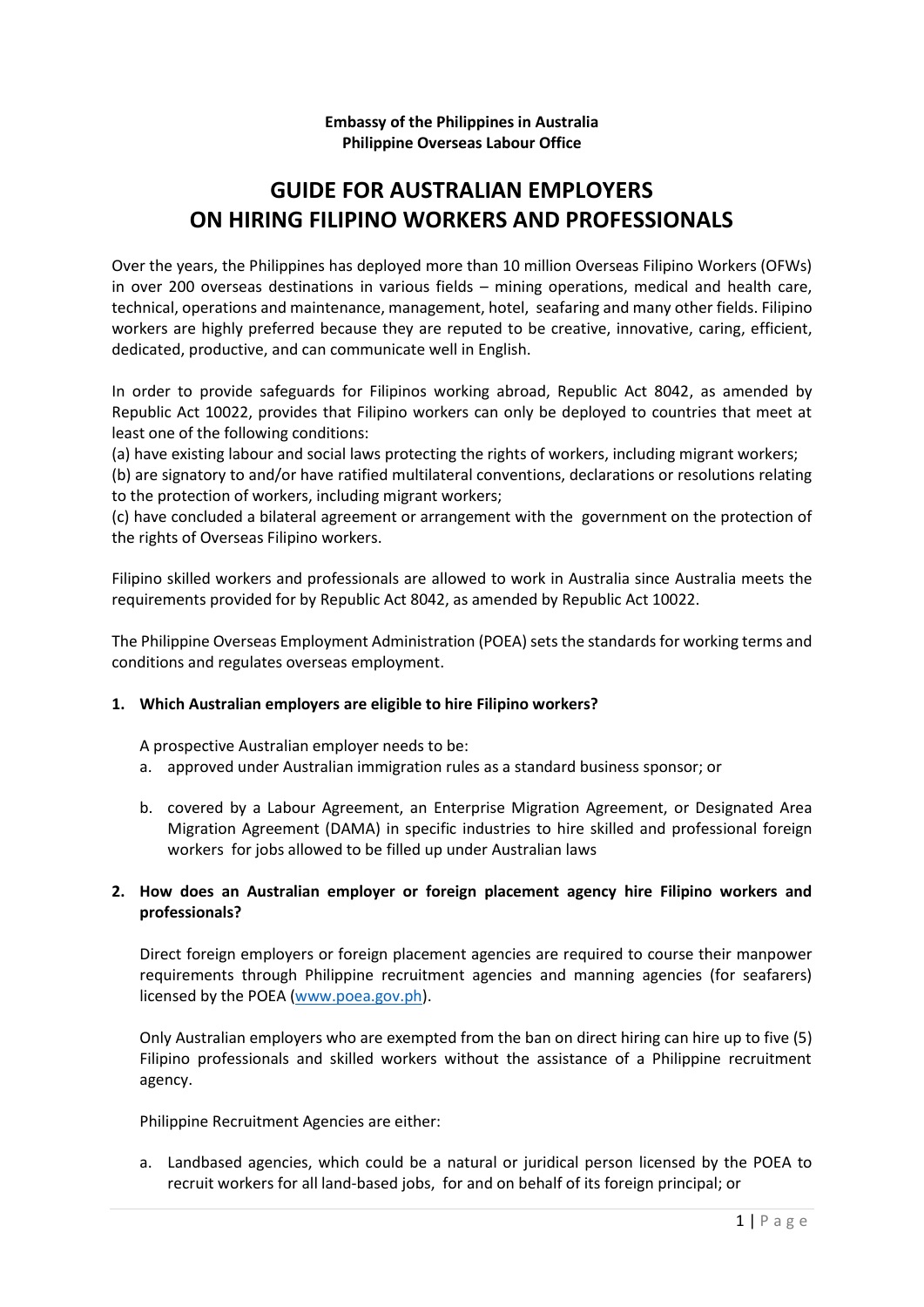b. Manning agencies, which could be a natural or juridical person licensed by the POEA to recruit seafarers to man/board vessels plying international sea lanes and other related maritime activities.

These licensed recruitment agencies ensure that only Filipino workers who are qualified and medically-fit are deployed. Filipino workers therefore undergo medical examinations by government-accredited medical clinics, as well as training by training centres authorized by the Government.

If the foreign employer is a government entity or a government owned or controlled company, hiring Filipino workers can be done through the POEA's Government Placement Branch (GPB).

## **3. How do I know that the Philippine recruitment agency or manning agency is licensed by POEA?**

To ensure that the Philippine recruitment agency or manning agency is licensed by the POEA, check online through the website [www.poea.gov.ph/cgi-bin/aglist.asp.](http://www.poea.gov.ph/cgi-bin/aglist.asp) The POEA also maintains a list of recruitment agency top performers and excellence awardees at [www.POEA.gov.ph/agency/2009\\_agency \\_awardees.pdf.](http://www.poea.gov.ph/agency/2009_agency%20_awardees.pdf)

## **4. Once the Australian employer or placement agency has selected a POEA-licensed recruitment agency in the Philippines, what will the Australian employer do next?**

An Australian employer intending to hire Filipino workers and professionals for the first time needs to be accredited by the Philippine Overseas Labour Office (POLO-Canberra) at the Philippine Embassy in Canberra.

## **5. If I am an Australian employer who wants to directly hire not more than five (5) Filipino skilled workers, do I still need to be accredited by POLO-Canberra?**

Yes. Please see question on accreditation and registration processes below for the requirements.

## **6. How does an Australian employer become accredited by the Philippine Overseas Labour Office (POLO-Canberra)?**

An Australian employer needs to submit the following documents to POLO-Canberra for verification and authentication:

- a) Recruitment Agreement;
- b) Job Order indicating the positions, the number of positions required and salary per position;
- c) Copy of valid commercial registration and business license of the principal issued and authenticated by the chamber of commerce or a relevant government office, including information on business activities, number of years in operation and volume/size of current labour force;
- d) Master employment contract signed on all pages by the principal or his/her authorized representative; and
- e) Contingency plan as may be applicable.

## **If you are a foreign placement agency, you are required to submit the following additional documents:**

a) Business license or valid commercial registration of the actual employer hiring Overseas Filipino Workers;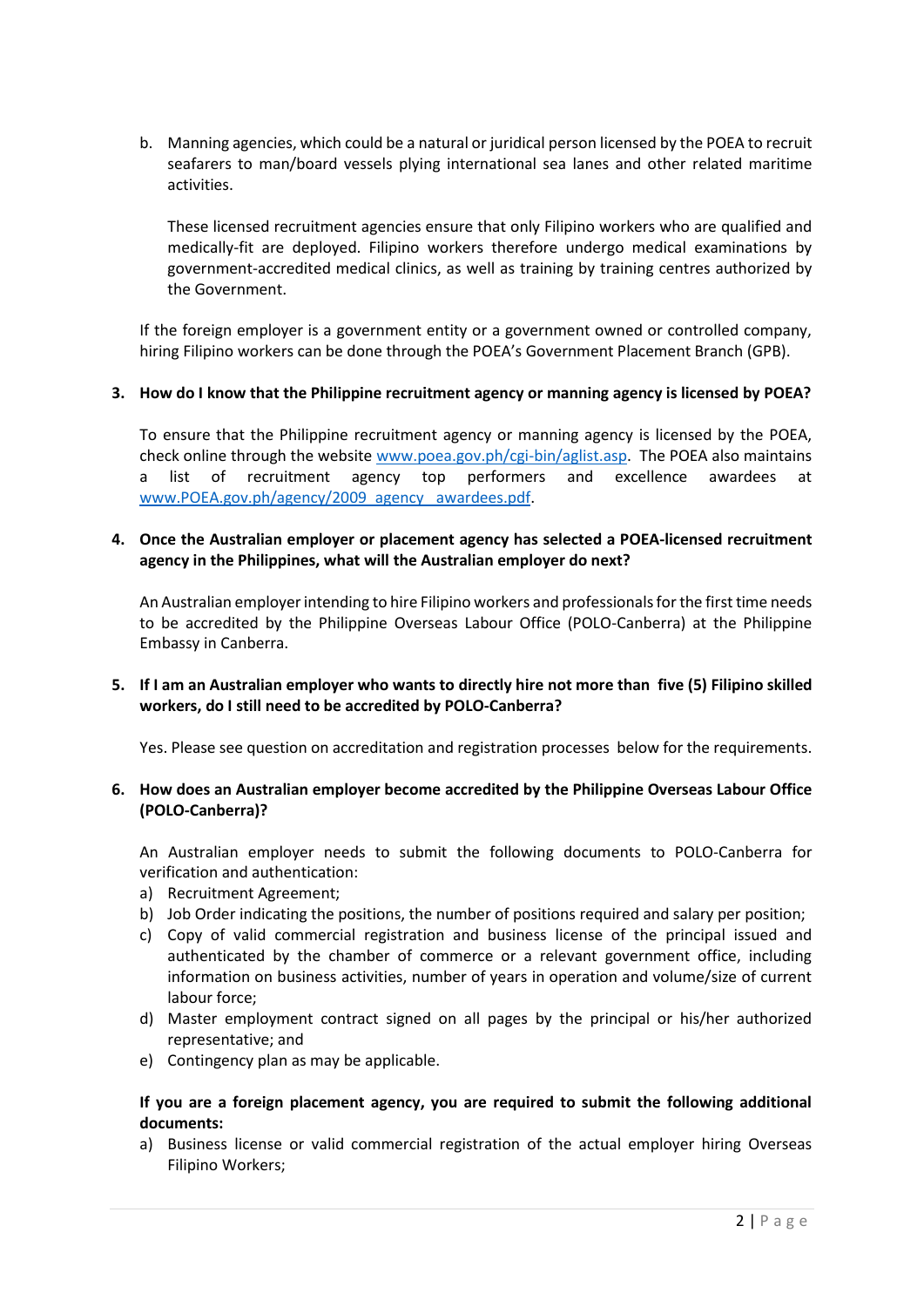- b) Master employment contract from the employer, signed jointly in all pages by the Foreign Placement Agency (FPA) and the actual employer or his/her authorized representative;
- c) Manpower request from employer;
- d) Service agreement between the FPA and the client/employer; and
- e) Undertaking by the FPA/employer to monitor the employment of Overseas Filipino Workers and to submit a report of significant events relative thereto.

## **If your establishment is a Staffing/Sourcing Company, you are required to submit the following additional documents:**

- a) The list of names and addresses of its clients;
- b) Manpower request from the client; and
- c) Service agreement between the company and its clients.

# **If you are an Australian employer who wants to directly hire not more than five (5) workers, you are required to submit the following documents:**

- a) Verified/authenticated original employment contract which is over and above the POEAprescribed employment contract;
- b) Business license/Registration of the company/employer;
- c) Passport valid at least six (6) months from the date of intended departure;
- d) Valid and appropriate visa or work permit.

# **7. If I am an Australian placement agency or an employer that has already been accredited by POLO-Canberra but needs to hire additional workers, what do I do?**

You need to submit the following documents to POLO-Canberra for verification and authentication:

#### **If you are an Australian Placement Agency, you need to submit:**

- a) Manpower request;
- b) Copy of POEA Registration/Accreditation per principal.

#### **If you are an Australian Employer, you need to submit:**

- a) Job Order;
- b) Copy of POEA Registration/Accreditation.

# **8. How does POLO-Canberra verify and authenticate documents submitted by the Australian employer or placement agency?**

Once the required documents are received by POLO-Canberra, POLO-Canberra reviews the documents to ensure that the prospective Filipino worker's rights and interests are adequately protected as provided by Philippine law. POLO-Canberra will ascertain the following:

- a) existence of the company or project;
- b) the operations of the company or project is legal;
- c) the need for Filipino manpower;
- d) the employer's capability to hire workers at acceptable rates; and
- e) the terms and conditions of work are in conformity with the minimum standards set by the POEA and compliant with the labour laws and regulations of the Australian government.

Once POLO-Canberra verifies the documents, POLO-Canberra submits these to the Philippine Embassy for authentication.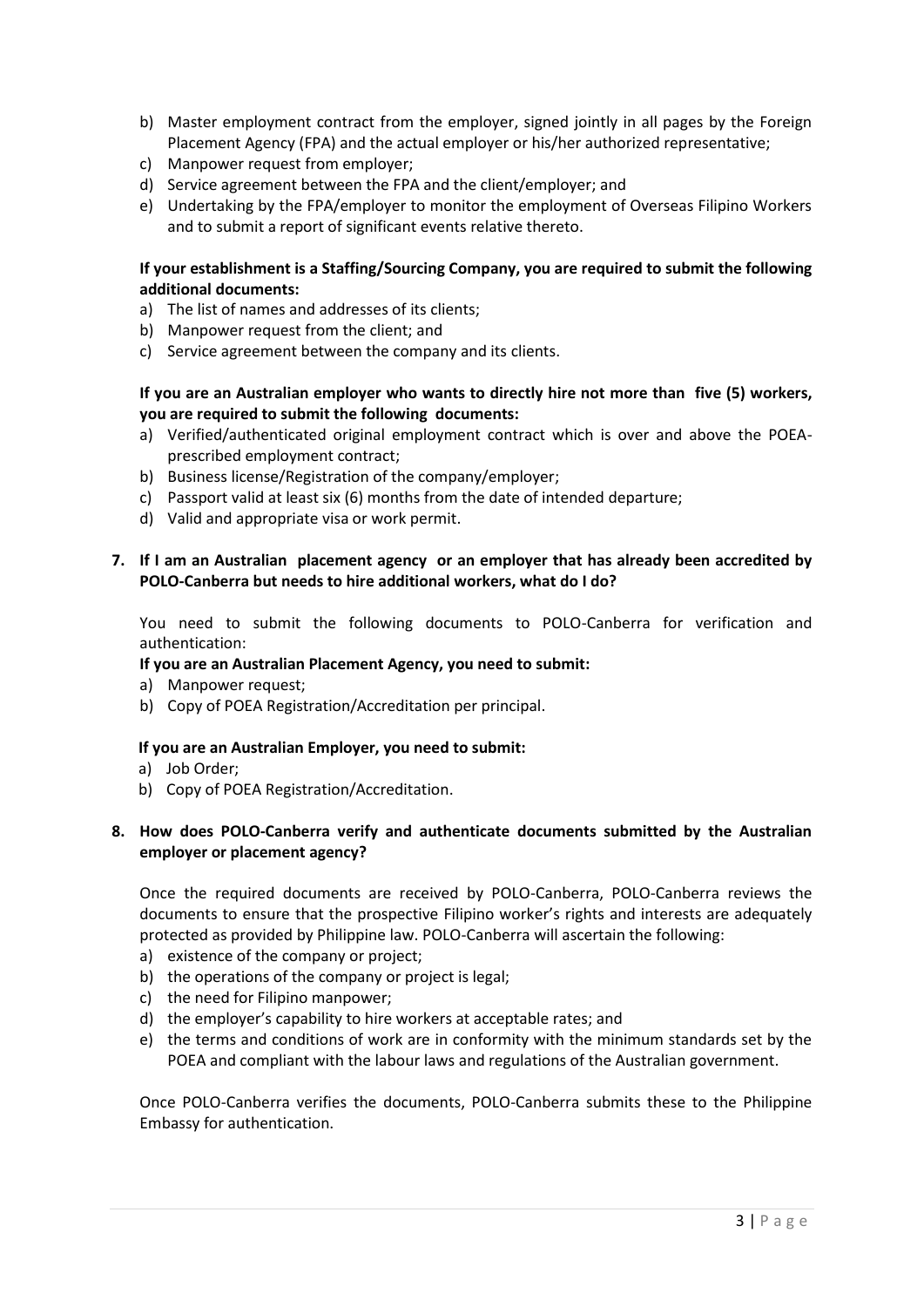After all the recruitment documents have been verified and authenticated, the prospective Australian employer is accredited by the POLO.

The verified and authenticated documents will be returned to the Australian employer or placement agency. If you are an Australian employer exempted from the ban on direct hiring, POLO-Canberra will return the documents to the prospective Filipino employee in the Philippines.

## **9. Once the documents are verified and authenticated, what do we do?**

If you are an Australian employer or placement agency, you will need to submit the verified and authenticated documents to your Philippine Recruitment Agency Partner. Your Philippine Recruitment Agency Partner will submit these to the POEA for registration.

If you are an Australian employer who wants to directly hire not more than five (5) workers, your prospective Filipino worker will submit these documents to the POEA for registration.

If the POEA approves the registration, the worker will be required to attend a Pre-Departure Orientation Seminar which is a compulsory requirement for the issuance of an Overseas Employment Certificate (OEC). The OEC is presented to the Immigration Officer when the worker departs for Australia.

#### **10. What are the fees for verification and authentication of documents?**

A verification fee of A\$18.00 will be collected by the POLO in Canberra for each document enumerated above for the verification procedure.

Likewise, an authentication fee of A\$ 45.00 (A\$ 63.00 for expedited one-day processing) is charged by the Consular Section for the whole set of documents.

| <b>Process</b>    | <b>Office</b>   | Fee               | Mode<br>of        | <b>Payment Details</b> |
|-------------------|-----------------|-------------------|-------------------|------------------------|
|                   | Responsible     |                   | Payment           |                        |
| Verification of   | Office of the   | A\$ 18.00 per     | Australian        | In the name of         |
| Recruitment       | Labour Attaché/ | document          | Postal<br>money   | Embassy of the         |
| Documents/        | <b>POLO</b>     |                   | order/<br>bank    | Philippines/POLO       |
| Additional<br>Job |                 |                   | check/cash        |                        |
| Order             |                 |                   |                   |                        |
| Authentication    | Consular        | A\$ 45.00 for the | Australian        | In the name of         |
| of Recruitment    | Section         | whole<br>set, I   | Postal<br>money   | Embassy of the         |
| Documents/        |                 | regardless of the | order/<br>bank    | Philippines            |
| Additional        |                 | number<br>of I    | check/cash/       |                        |
| Job Order         |                 | documents.        | credit<br>card    |                        |
|                   |                 |                   | (plus 1.5 service |                        |
|                   |                 | One-day           | charge)           |                        |
|                   |                 | processing<br>is  |                   |                        |
|                   |                 | available<br>for  |                   |                        |
|                   |                 | authentication    |                   |                        |
|                   |                 | at $A\$ 63.00 for |                   |                        |
|                   |                 | the whole set.    |                   |                        |

#### **PAYMENT DETAILS**